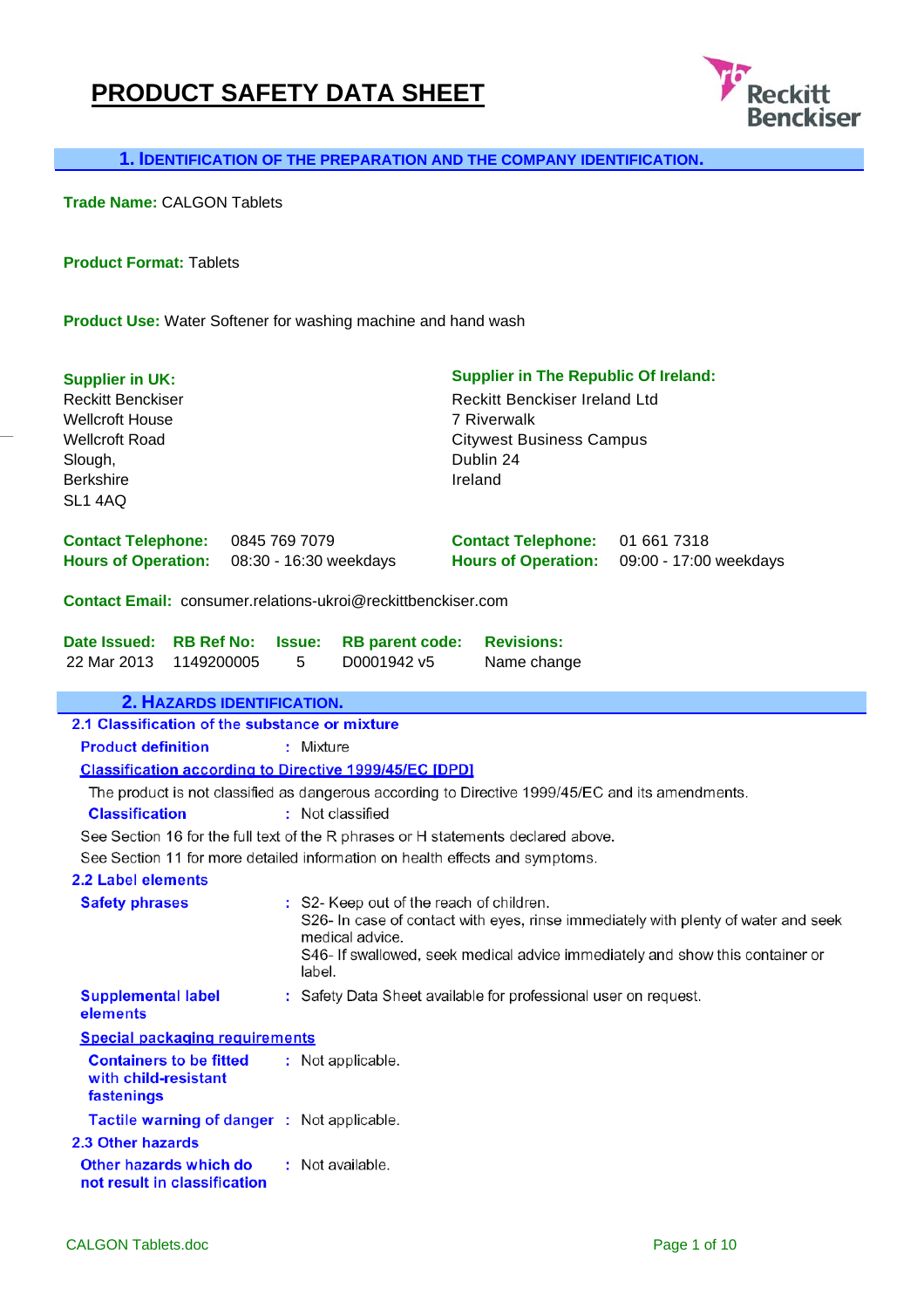

#### **3. COMPOSITION / INFORMATION ON INGREDIENTS.**

| <b>Substance/mixture</b>                                                                 | : Mixture          |           |                                               |                                               |       |
|------------------------------------------------------------------------------------------|--------------------|-----------|-----------------------------------------------|-----------------------------------------------|-------|
|                                                                                          |                    |           |                                               | <b>Classification</b>                         |       |
| <b>Product/ingredient</b><br>name                                                        | <b>Identifiers</b> | %         | 67/548/EEC                                    | <b>Regulation (EC) No.</b><br>1272/2008 [CLP] | Type  |
| $1,2,3-$<br>Propanetricarboxylic<br>acid, 2-hydroxy-,<br>sodium salt, hydrate<br>(1:3:2) | CAS: 6132-04-3     | $30 - 60$ | Not classified                                | Not classified                                |       |
| Sodium poly acrylate                                                                     | CAS: 9003-04-7     | $15 - 30$ | Not classified                                | Not classified                                | $[1]$ |
|                                                                                          |                    |           | See Section 16 for<br>the full text of the R. |                                               |       |

the full text of the Rphrases declared above.

#### EU Regulation (EC) No. 1907/2006 (REACH)

Annex XIV - List of substances subject to authorization

**Substances of very high concern** 

None of the components are listed.

**Annex XVII - Restrictions : Not applicable.** on the manufacture. placing on the market and use of certain dangerous substances, mixtures and articles

There are no additional ingredients present which, within the current knowledge of the supplier and in the concentrations applicable, are classified as hazardous to health or the environment, are PBTs or vPvBs or have been assigned a workplace exposure limit and hence require reporting in this section.

**Type** 

[1] Substance classified with a health or environmental hazard

[2] Substance with a workplace exposure limit

[3] Substance meets the criteria for PBT according to Regulation (EC) No. 1907/2006, Annex XIII

[4] Substance meets the criteria for vPvB according to Regulation (EC) No. 1907/2006, Annex XIII

Occupational exposure limits, if available, are listed in Section 8.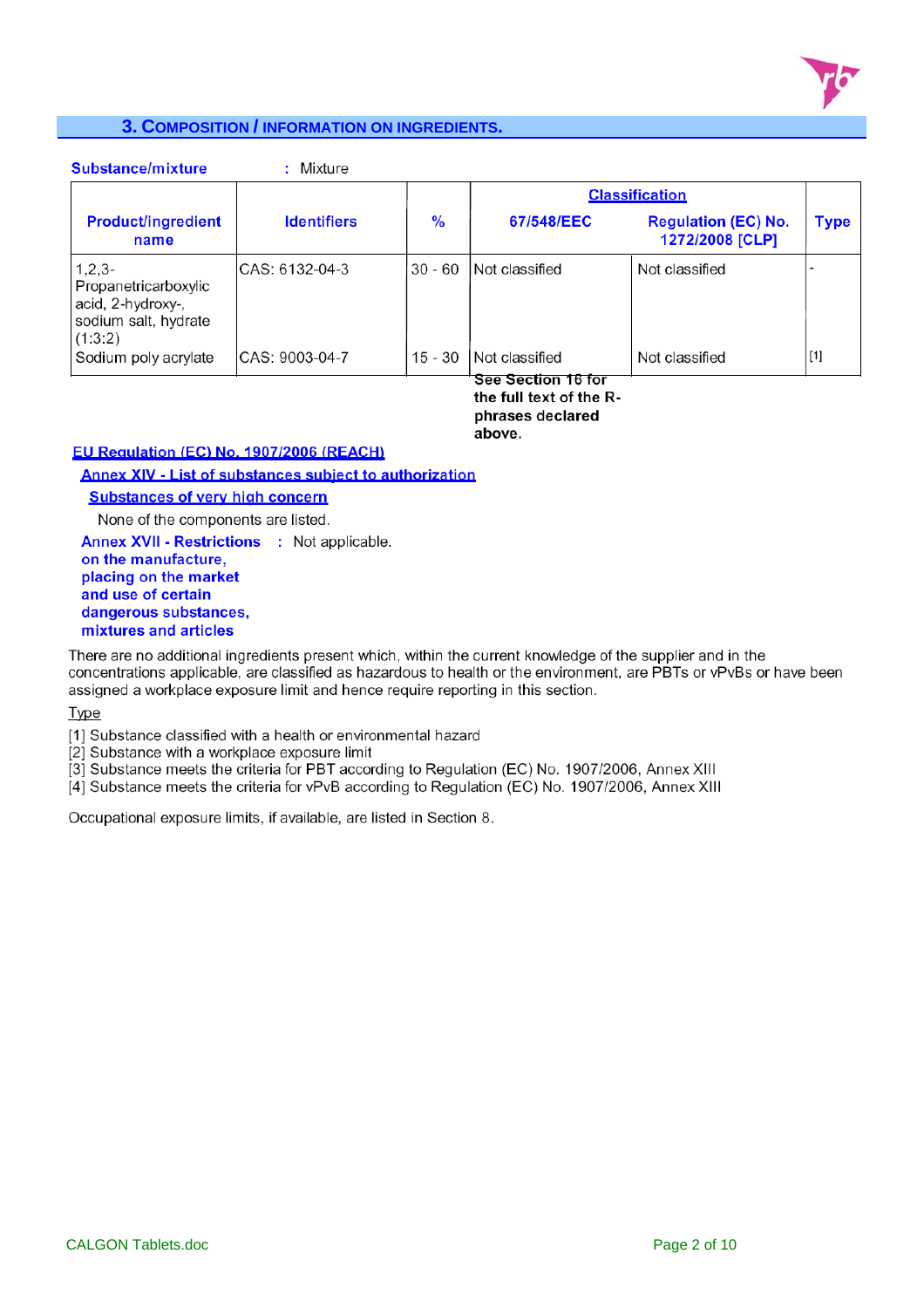

# **4. FIRST-AID MEASURES.**

| Eye contact                       | : Immediately flush eyes with plenty of water, occasionally lifting the upper and lower<br>eyelids. Check for and remove any contact lenses. Get medical attention if irritation<br>occurs. |
|-----------------------------------|---------------------------------------------------------------------------------------------------------------------------------------------------------------------------------------------|
| <b>Inhalation</b>                 | : Move exposed person to fresh air.                                                                                                                                                         |
| <b>Skin contact</b>               | : Get medical attention if symptoms occur.                                                                                                                                                  |
| Ingestion                         | : Wash out mouth with water. Get medical attention if symptoms occur.                                                                                                                       |
| <b>Protection of first-aiders</b> | : No action shall be taken involving any personal risk or without suitable training.                                                                                                        |

| 4.2 Most important symptoms and effects, both acute and delayed |                                                                                                                                |  |  |  |
|-----------------------------------------------------------------|--------------------------------------------------------------------------------------------------------------------------------|--|--|--|
| <b>Potential acute health effects</b>                           |                                                                                                                                |  |  |  |
| Eye contact                                                     | : No known significant effects or critical hazards.                                                                            |  |  |  |
| <b>Inhalation</b>                                               | : No known significant effects or critical hazards.                                                                            |  |  |  |
| <b>Skin contact</b>                                             | : No known significant effects or critical hazards.                                                                            |  |  |  |
| Ingestion                                                       | : No known significant effects or critical hazards.                                                                            |  |  |  |
| <b>Over-exposure signs/symptoms</b>                             |                                                                                                                                |  |  |  |
| Eye contact                                                     | : No specific data.                                                                                                            |  |  |  |
| <b>Inhalation</b>                                               | : No specific data.                                                                                                            |  |  |  |
| <b>Skin contact</b>                                             | : No specific data.                                                                                                            |  |  |  |
| Ingestion                                                       | : No specific data.                                                                                                            |  |  |  |
|                                                                 | 4.3 Indication of any immediate medical attention and special treatment needed                                                 |  |  |  |
| <b>Notes to physician</b>                                       | : Treat symptomatically. Contact poison treatment specialist immediately if large<br>quantities have been ingested or inhaled. |  |  |  |
| <b>Specific treatments</b>                                      | : No specific treatment.                                                                                                       |  |  |  |

| <b>5. FIREFIGHTING MEASURES.</b>                          |                                                                                                                                                                                                                                                                                                                                                                       |
|-----------------------------------------------------------|-----------------------------------------------------------------------------------------------------------------------------------------------------------------------------------------------------------------------------------------------------------------------------------------------------------------------------------------------------------------------|
| 5.1 Extinguishing media                                   |                                                                                                                                                                                                                                                                                                                                                                       |
| <b>Suitable extinguishing</b><br>media                    | : Use an extinguishing agent suitable for the surrounding fire.                                                                                                                                                                                                                                                                                                       |
| <b>Unsuitable extinguishing</b><br>media                  | : None known.                                                                                                                                                                                                                                                                                                                                                         |
| 5.2 Special hazards arising from the substance or mixture |                                                                                                                                                                                                                                                                                                                                                                       |
| <b>Hazards from the</b><br>substance or mixture           | : No specific fire or explosion hazard.                                                                                                                                                                                                                                                                                                                               |
| <b>Hazardous thermal</b><br>decomposition products        | : Decomposition products may include the following materials:<br>carbon dioxide<br>carbon monoxide<br>metal oxide/oxides                                                                                                                                                                                                                                              |
| <b>5.3 Advice for firefighters</b>                        |                                                                                                                                                                                                                                                                                                                                                                       |
| <b>Special protective actions</b><br>for fire-fighters    | : Promptly isolate the scene by removing all persons from the vicinity of the incident if<br>there is a fire. No action shall be taken involving any personal risk or without<br>suitable training.                                                                                                                                                                   |
| <b>Special protective</b><br>equipment for fire-fighters  | : Fire-fighters should wear appropriate protective equipment and self-contained<br>breathing apparatus (SCBA) with a full face-piece operated in positive pressure<br>mode. Clothing for fire-fighters (including helmets, protective boots and gloves)<br>conforming to European standard EN 469 will provide a basic level of protection for<br>chemical incidents. |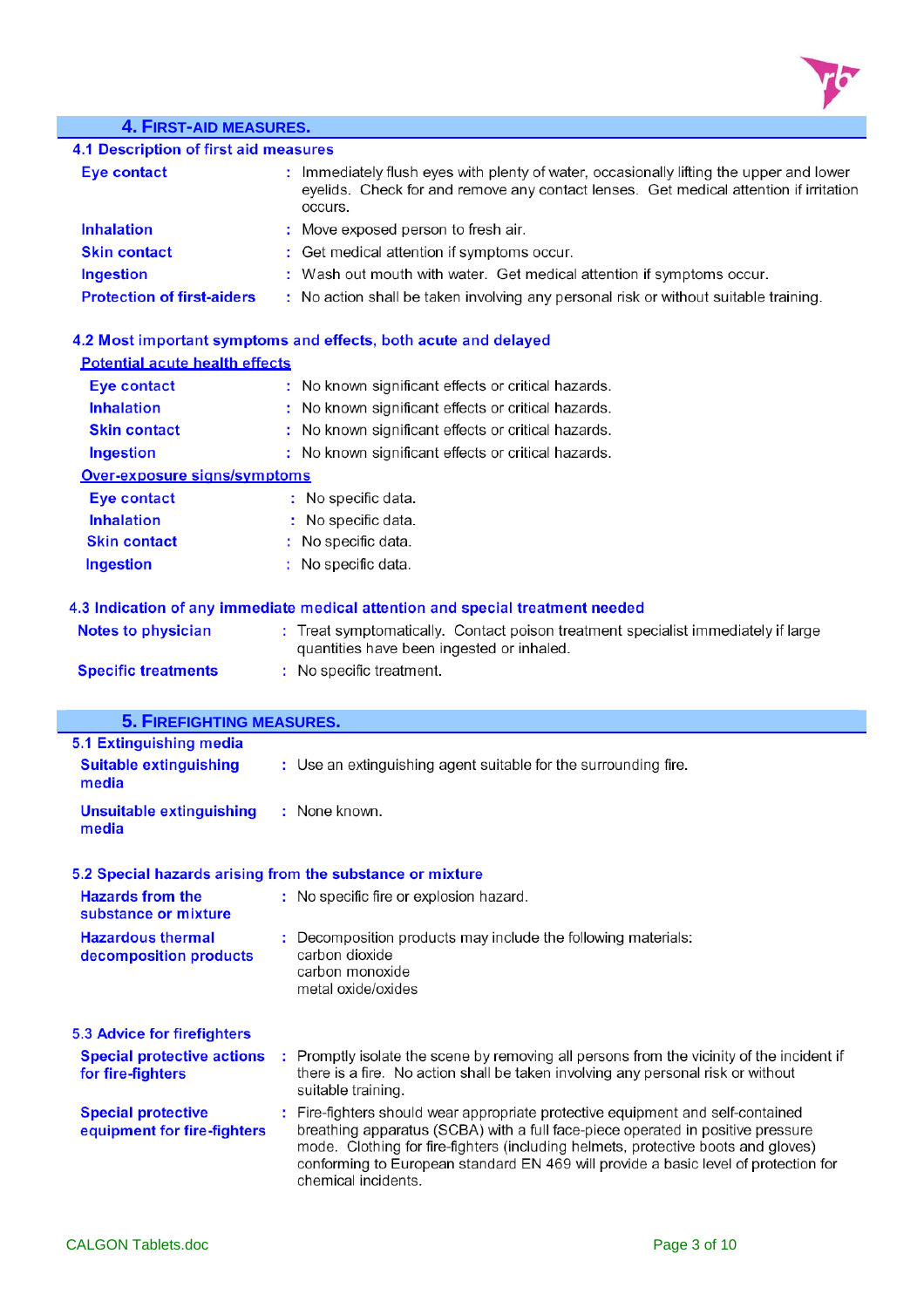

#### **6. ACCIDENTAL RELEASE MEASURES.**

#### 6.1 Personal precautions, protective equipment and emergency procedures

| For non-emergency<br>personnel            | : No action shall be taken involving any personal risk or without suitable training.<br>Evacuate surrounding areas. Keep unnecessary and unprotected personnel from<br>entering. Do not touch or walk through spilled material. Put on appropriate<br>personal protective equipment. |
|-------------------------------------------|--------------------------------------------------------------------------------------------------------------------------------------------------------------------------------------------------------------------------------------------------------------------------------------|
| For emergency<br>responders               | : If specialised clothing is required to deal with the spillage, take note of any<br>information in Section 8 on suitable and unsuitable materials. See also Section 8<br>for additional information on hygiene measures.                                                            |
| <b>6.2 Environmental</b><br>precautions   | : Avoid dispersal of spilled material and runoff and contact with soil, waterways, drains<br>and sewers. Inform the relevant authorities if the product has caused environmental<br>pollution (sewers, waterways, soil or air).                                                      |
|                                           | 6.3 Methods and materials for containment and cleaning up                                                                                                                                                                                                                            |
| <b>Small spill</b>                        | : Move containers from spill area. Vacuum or sweep up material and place in a<br>designated, labeled waste container. Dispose of via a licensed waste disposal<br>contractor.                                                                                                        |
| <b>Large spill</b>                        | : Move containers from spill area. Prevent entry into sewers, water courses,<br>basements or confined areas. Vacuum or sweep up material and place in a<br>designated, labeled waste container. Dispose of via a licensed waste disposal<br>contractor.                              |
| 6.4 Reference to other<br><b>sections</b> | : See Section 1 for emergency contact information.<br>See Section 8 for information on appropriate personal protective equipment.<br>See Section 13 for additional waste treatment information.                                                                                      |

### **7. HANDLING AND STORAGE.**

The information in this section contains generic advice and guidance. The list of Identified Uses in Section 1 should be consulted for any available use-specific information provided in the Exposure Scenario(s).

| 7.1 Precautions for safe handling                |                                                                                                                                                                                                                                                                                                                                                                                                                                                                                                               |
|--------------------------------------------------|---------------------------------------------------------------------------------------------------------------------------------------------------------------------------------------------------------------------------------------------------------------------------------------------------------------------------------------------------------------------------------------------------------------------------------------------------------------------------------------------------------------|
| <b>Protective measures</b>                       | : Put on appropriate personal protective equipment (see Section 8).                                                                                                                                                                                                                                                                                                                                                                                                                                           |
| <b>Advice on general</b><br>occupational hygiene | : Eating, drinking and smoking should be prohibited in areas where this material is<br>handled, stored and processed. Workers should wash hands and face before<br>eating, drinking and smoking. Remove contaminated clothing and protective<br>equipment before entering eating areas. See also Section 8 for additional<br>information on hygiene measures.                                                                                                                                                 |
|                                                  | 7.2 Conditions for safe storage, including any incompatibilities                                                                                                                                                                                                                                                                                                                                                                                                                                              |
| <b>Storage</b>                                   | : Store in accordance with local regulations. Store in original container protected from<br>direct sunlight in a dry, cool and well-ventilated area, away from incompatible<br>materials (see section 10) and food and drink. Keep container tightly closed and<br>sealed until ready for use. Containers that have been opened must be carefully<br>resealed and kept upright to prevent leakage. Do not store in unlabeled containers.<br>Use appropriate containment to avoid environmental contamination. |
| 7.3 Specific end use(s)                          |                                                                                                                                                                                                                                                                                                                                                                                                                                                                                                               |
| <b>Recommendations</b>                           | : Consumer uses: Private households $(=$ general public = consumers)                                                                                                                                                                                                                                                                                                                                                                                                                                          |
| Industrial sector specific<br>solutions          | : Not available.                                                                                                                                                                                                                                                                                                                                                                                                                                                                                              |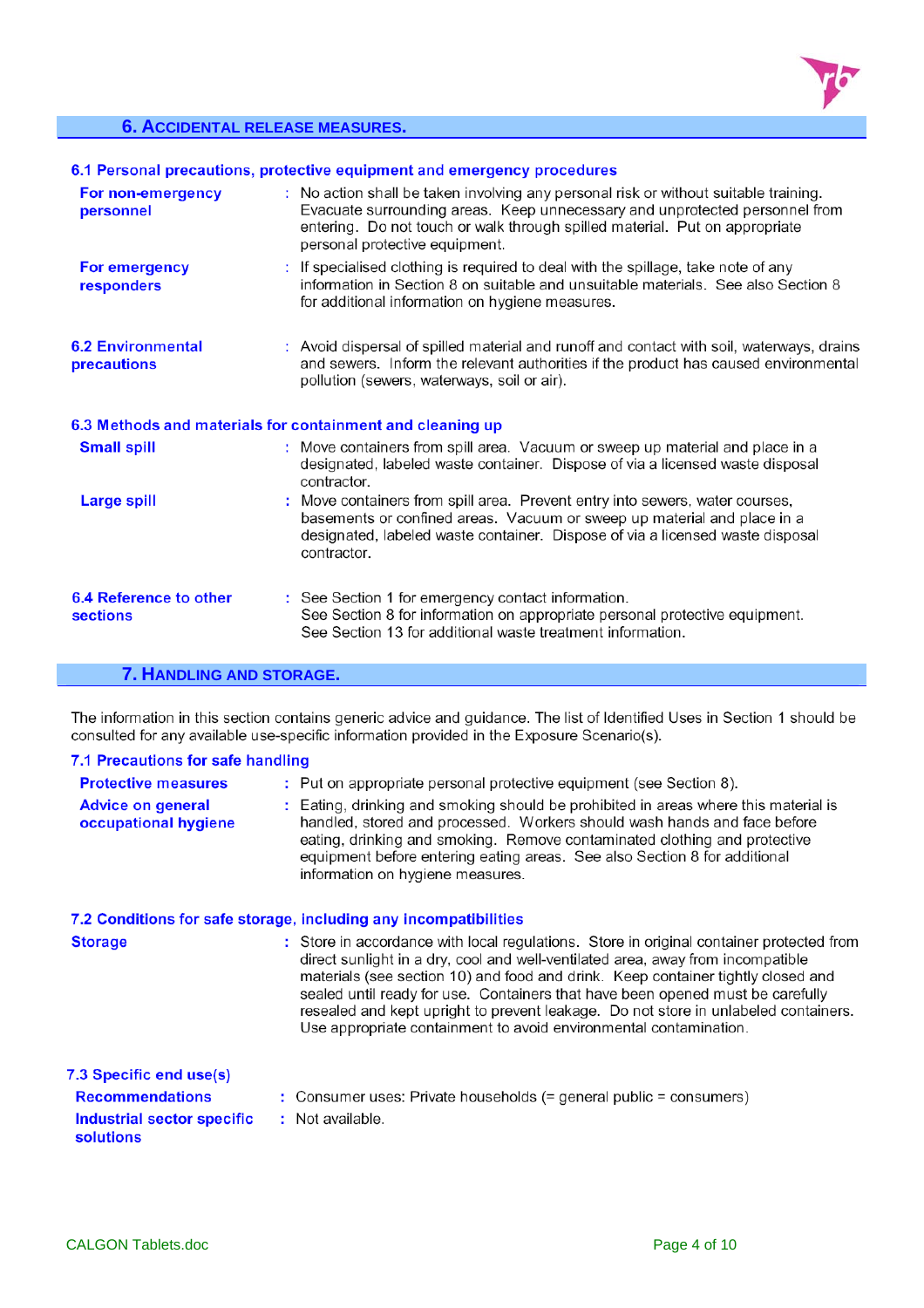

#### **8. EXPOSURE CONTROLS AND PERSONAL PROTECTION.**

The information in this section contains generic advice and guidance. The list of Identified Uses in Section 1 should be consulted for any available use-specific information provided in the Exposure Scenario(s).

#### **8.1 Control parameters**

### **Occupational exposure limits**

No exposure limit value known.

Recommended monitoring: If this product contains ingredients with exposure limits, personal, workplace atmosphere or biological monitoring may be required to determine the effectiveness procedures of the ventilation or other control measures and/or the necessity to use respiratory protective equipment. Reference should be made to European Standard EN 689 for methods for the assessment of exposure by inhalation to chemical agents and national quidance documents for methods for the determination of hazardous substances.

#### 8.2 Manufacturer: Exposure controls

| <b>Appropriate engineering</b><br>controls | : No special ventilation requirements. Good general ventilation should be sufficient<br>to control worker exposure to airborne contaminants. If this product contains<br>ingredients with exposure limits, use process enclosures, local exhaust ventilation<br>or other engineering controls to keep worker exposure below any recommended or<br>statutory limits.                               |
|--------------------------------------------|---------------------------------------------------------------------------------------------------------------------------------------------------------------------------------------------------------------------------------------------------------------------------------------------------------------------------------------------------------------------------------------------------|
| <b>Individual protection measures</b>      |                                                                                                                                                                                                                                                                                                                                                                                                   |
| <b>Hygiene measures</b>                    | : Wash hands, forearms and face thoroughly after handling chemical products,<br>before eating, smoking and using the lavatory and at the end of the working period.<br>Appropriate techniques should be used to remove potentially contaminated<br>clothing. Wash contaminated clothing before reusing. Ensure that eyewash<br>stations and safety showers are close to the workstation location. |
| <b>Eye/face protection</b>                 | Safety eyewear complying with an approved standard should be used when a risk<br>assessment indicates this is necessary to avoid exposure to liquid splashes, mists<br>or dusts.                                                                                                                                                                                                                  |
| <b>Skin protection</b>                     |                                                                                                                                                                                                                                                                                                                                                                                                   |
| <b>Hand protection</b>                     | : Chemical-resistant, impervious gloves complying with an approved standard should<br>be worn at all times when handling chemical products if a risk assessment<br>indicates this is necessary.                                                                                                                                                                                                   |
|                                            | Permeation level 6, Penetration level 3 following EN374, taking into consideration<br>the exposure of chemicals given in chapter 3.                                                                                                                                                                                                                                                               |
| <b>Body protection</b>                     | : Personal protective equipment for the body should be selected based on the task<br>being performed and the risks involved and should be approved by a specialist<br>before handling this product.                                                                                                                                                                                               |
| <b>Other skin protection</b>               | : Appropriate footwear and any additional skin protection measures should be<br>selected based on the task being performed and the risks involved and should be<br>approved by a specialist before handling this product.                                                                                                                                                                         |
| <b>Respiratory protection</b>              | : Use a properly fitted, air-purifying or air-fed respirator complying with an approved<br>standard if a risk assessment indicates this is necessary. Respirator selection must<br>be based on known or anticipated exposure levels, the hazards of the product and<br>the safe working limits of the selected respirator.                                                                        |
|                                            | $\mathbf{r}$ , and $\mathbf{r}$ , and $\mathbf{r}$ , and $\mathbf{r}$ , and $\mathbf{r}$ , and $\mathbf{r}$ , and $\mathbf{r}$                                                                                                                                                                                                                                                                    |

**Environmental exposure** : Emissions from ventilation or work process equipment should be checked to ensure controls they comply with the requirements of environmental protection legislation. In some cases, fume scrubbers, filters or engineering modifications to the process equipment will be necessary to reduce emissions to acceptable levels.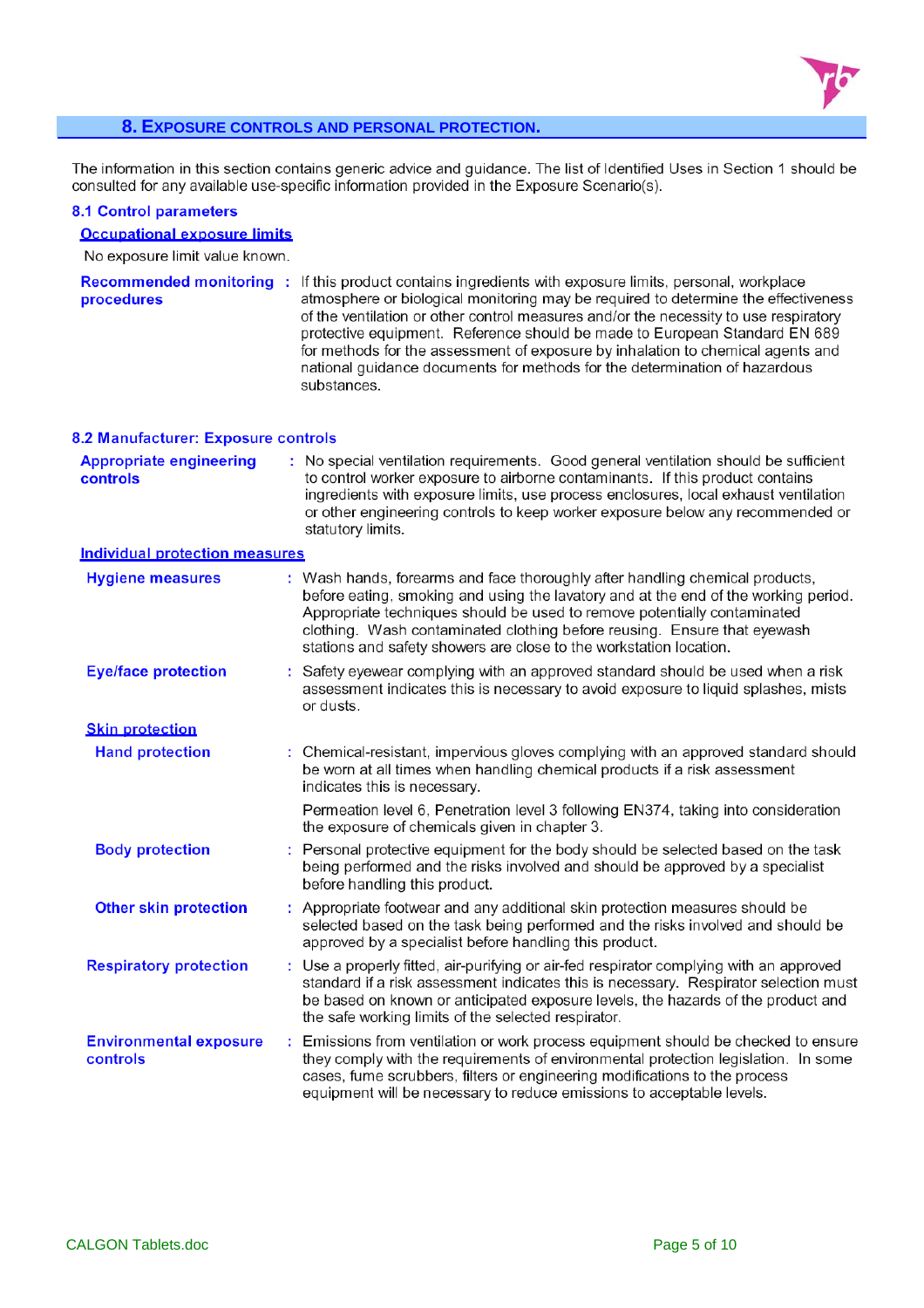

#### **9. PHYSICAL AND CHEMICAL PROPERTIES.**

#### 9.1 Information on basic physical and chemical properties

#### **Appearance**

| <b>Physical state</b>                                  |    | Tablets                         |
|--------------------------------------------------------|----|---------------------------------|
| <b>Color</b>                                           |    | Blue and White.                 |
| Odor                                                   |    | Characteristic.                 |
| <b>Odor threshold</b>                                  |    | Not available.                  |
| рH                                                     |    | 5.5 to 6.1 [Conc. (% w/w): 10%] |
| <b>Melting point/freezing point</b>                    | ÷  | Not available.                  |
| Initial boiling point and boiling<br>range             |    | : Not available.                |
| <b>Flash point</b>                                     |    | Not applicable                  |
| <b>Evaporation rate</b>                                |    | Not applicable                  |
| <b>Flammability (solid, gas)</b>                       |    | Not available.                  |
| <b>Burning time</b>                                    |    | Not available.                  |
| <b>Burning rate</b>                                    | ŧ. | Not available.                  |
| <b>Upper/lower flammability or</b><br>explosive limits | ÷  | Not applicable                  |
| <b>Vapor pressure</b>                                  |    | Not applicable                  |
| <b>Vapor density</b>                                   |    | Not applicable                  |
| <b>Density</b>                                         |    | Not available.                  |
| <b>Solubility(ies)</b>                                 | ÷  | Not available.                  |
| <b>Partition coefficient: n-</b><br>octanol/water      | ÷  | Not available.                  |
| <b>Decomposition temperature</b>                       |    | Not available.                  |
| <b>Viscosity</b>                                       |    | Not applicable                  |
| <b>Explosive properties</b>                            |    | Not applicable                  |
| <b>Oxidizing properties</b>                            | ÷. | Not applicable                  |
| tablet Weight or volume                                | t. | 14.59 - 15.39 g/tabs            |
|                                                        |    |                                 |

#### 9.2 Other information

No additional information.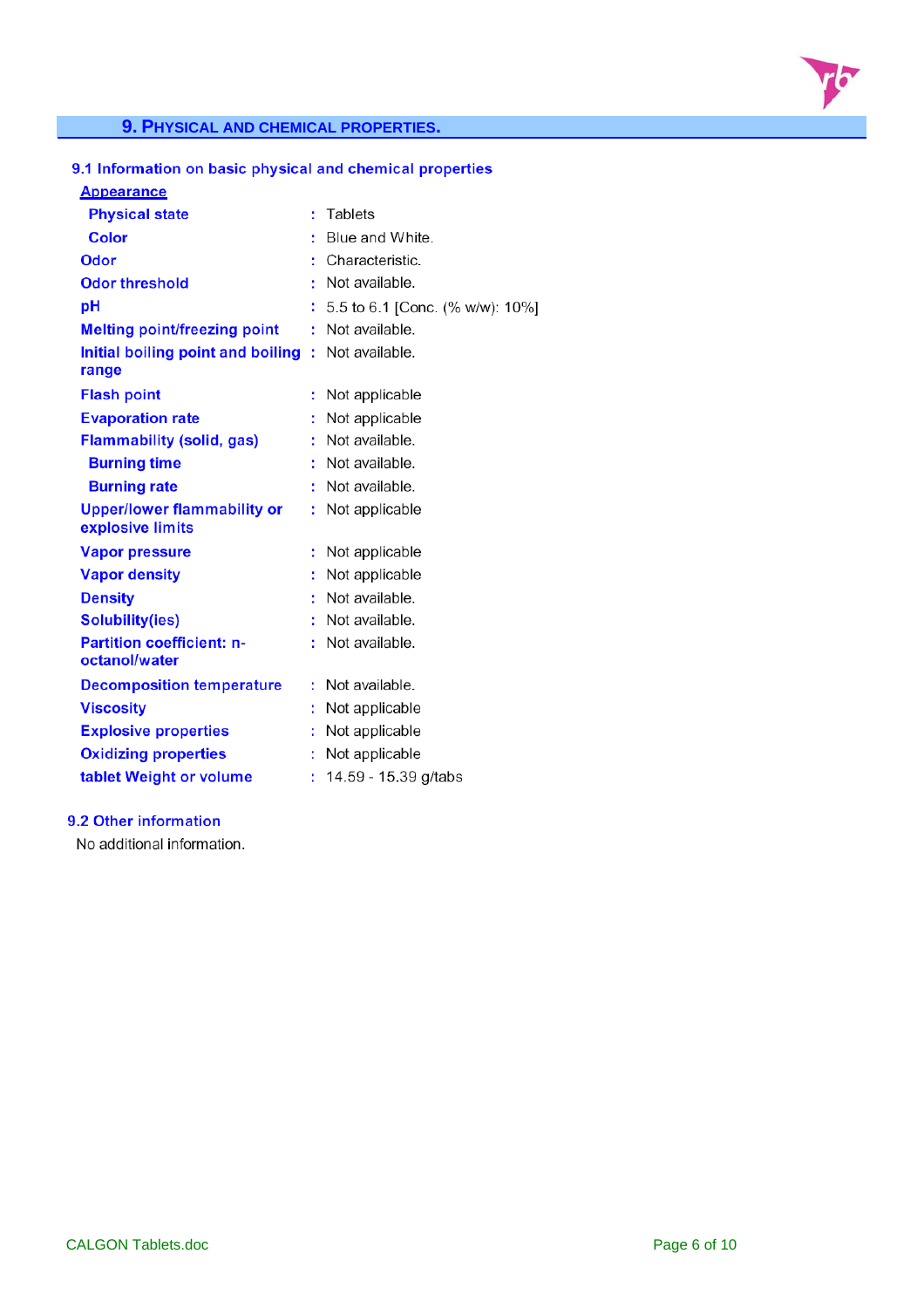

#### **10. STABILITY AND REACTIVITY.**

| <b>10.1 Reactivity</b>                          | : No specific test data related to reactivity available for this product or its ingredients.                                                                  |
|-------------------------------------------------|---------------------------------------------------------------------------------------------------------------------------------------------------------------|
| <b>10.2 Chemical stability</b>                  | : The product is stable.                                                                                                                                      |
| 10.3 Possibility of<br>hazardous reactions      | : Under normal conditions of storage and use, hazardous reactions will not occur.<br>Polymerization. : There are no data available on the preparation itself. |
| <b>10.4 Conditions to avoid</b>                 | : Keep away from extreme heat. Protect from moisture.                                                                                                         |
|                                                 | <b>10.5 Incompatible materials :</b> Do not mix with Other Products                                                                                           |
| <b>10.6 Hazardous</b><br>decomposition products | : Hazardous decomposition products : carbon oxides, Various Organic chemicals.                                                                                |
| <b>Instability Conditions</b>                   | : Not available.                                                                                                                                              |
| Instability temperature                         | : Not available.                                                                                                                                              |

**11. TOXICOLOGICAL INFORMATION.** 

#### 11.1 Information on toxicological effects

#### **Acute toxicity**

| <b>Product/ingredient name</b> | <b>Result</b> | <b>Species</b> | <b>Dose</b> | <b>Exposure</b> |
|--------------------------------|---------------|----------------|-------------|-----------------|
| Sodium poly acrylate           | LD50 Oral     | Rat            | >8250 mg/kg |                 |

#### **Irritation/Corrosion**

No known effect according to our database.

#### **Sensitization**

No known effect according to our database.

#### **Mutagenicity**

No known effect according to our database.

#### **Carcinogenicity**

No known effect according to our database.

#### **Reproductive toxicity**

No known effect according to our database.

#### **Teratogenicity**

No known effect according to our database.

#### **Potential acute health effects**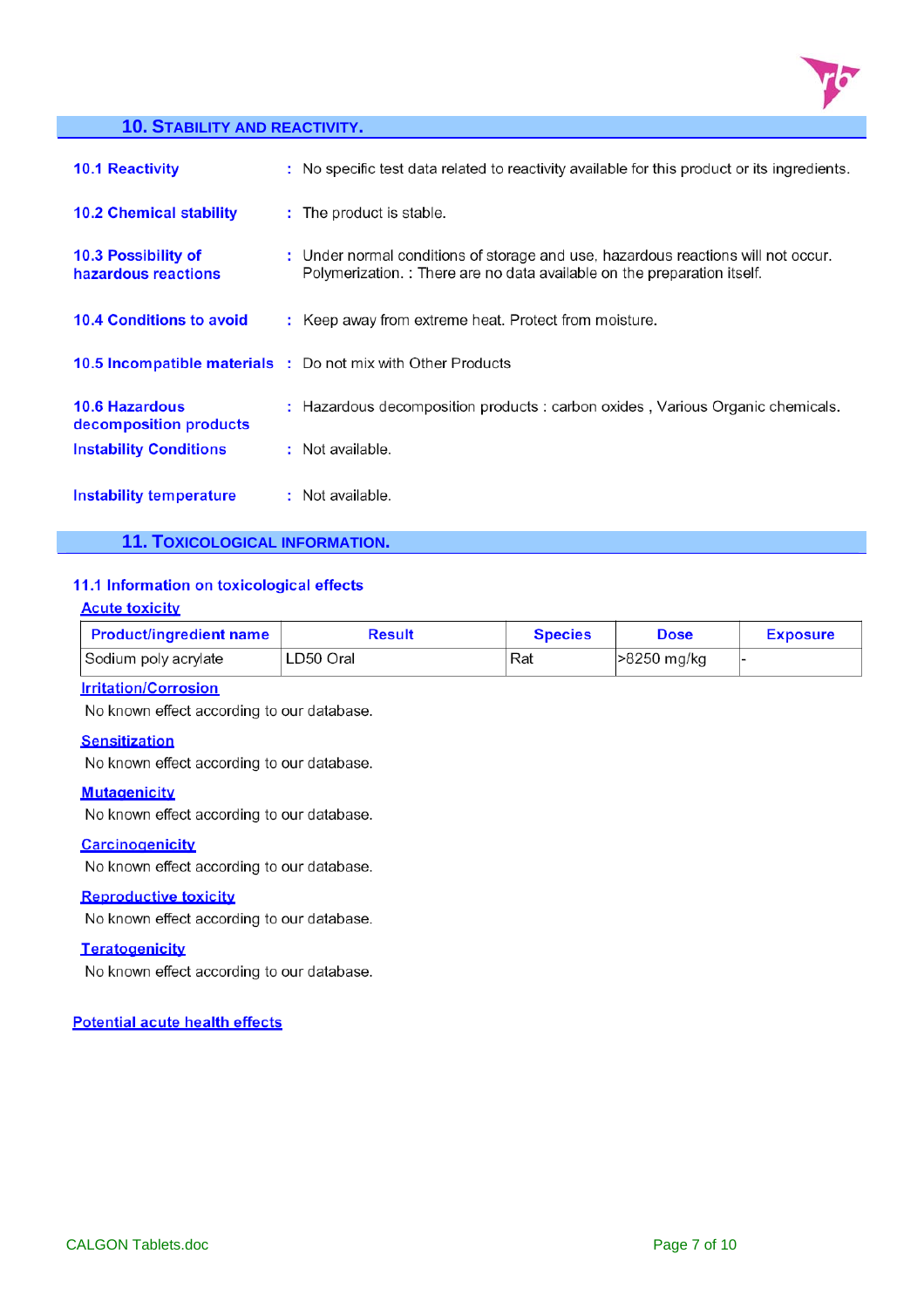

| <b>Eve contact</b>  | : No known significant effects or critical hazards. |
|---------------------|-----------------------------------------------------|
| <b>Inhalation</b>   | : No known significant effects or critical hazards. |
| <b>Skin contact</b> | : No known significant effects or critical hazards. |
| Ingestion           | : No known significant effects or critical hazards. |

|                    | Symptoms related to the physical, chemical and toxicological characteristics |
|--------------------|------------------------------------------------------------------------------|
| <b>Eve contact</b> | : No specific data.                                                          |

| <b>Inhalation</b>   | : No specific data. |
|---------------------|---------------------|
| <b>Skin contact</b> | : No specific data. |
| Ingestion           | : No specific data. |

#### Delayed and immediate effects and also chronic effects from short and long term exposure

| <b>Short term exposure</b>                        |  |                                                     |
|---------------------------------------------------|--|-----------------------------------------------------|
| <b>Potential immediate</b><br>effects             |  | : Not available.                                    |
| <b>Potential delayed effects</b>                  |  | : Not available.                                    |
| Long term exposure                                |  |                                                     |
| <b>Potential immediate</b><br>effects             |  | : Not available.                                    |
| <b>Potential delayed effects : Not available.</b> |  |                                                     |
| <b>Potential chronic health effects</b>           |  |                                                     |
| Not available.                                    |  |                                                     |
| <b>Conclusion/Summary</b>                         |  | : Not available.                                    |
| General                                           |  | No known significant effects or critical hazards.   |
| <b>Carcinogenicity</b>                            |  | : No known significant effects or critical hazards. |
| <b>Mutagenicity</b>                               |  | : No known significant effects or critical hazards. |
| <b>Teratogenicity</b>                             |  | No known significant effects or critical hazards.   |
| <b>Developmental effects</b>                      |  | : No known significant effects or critical hazards. |
| <b>Fertility effects</b>                          |  | : No known significant effects or critical hazards. |
| <b>Other information</b>                          |  | : Not available.                                    |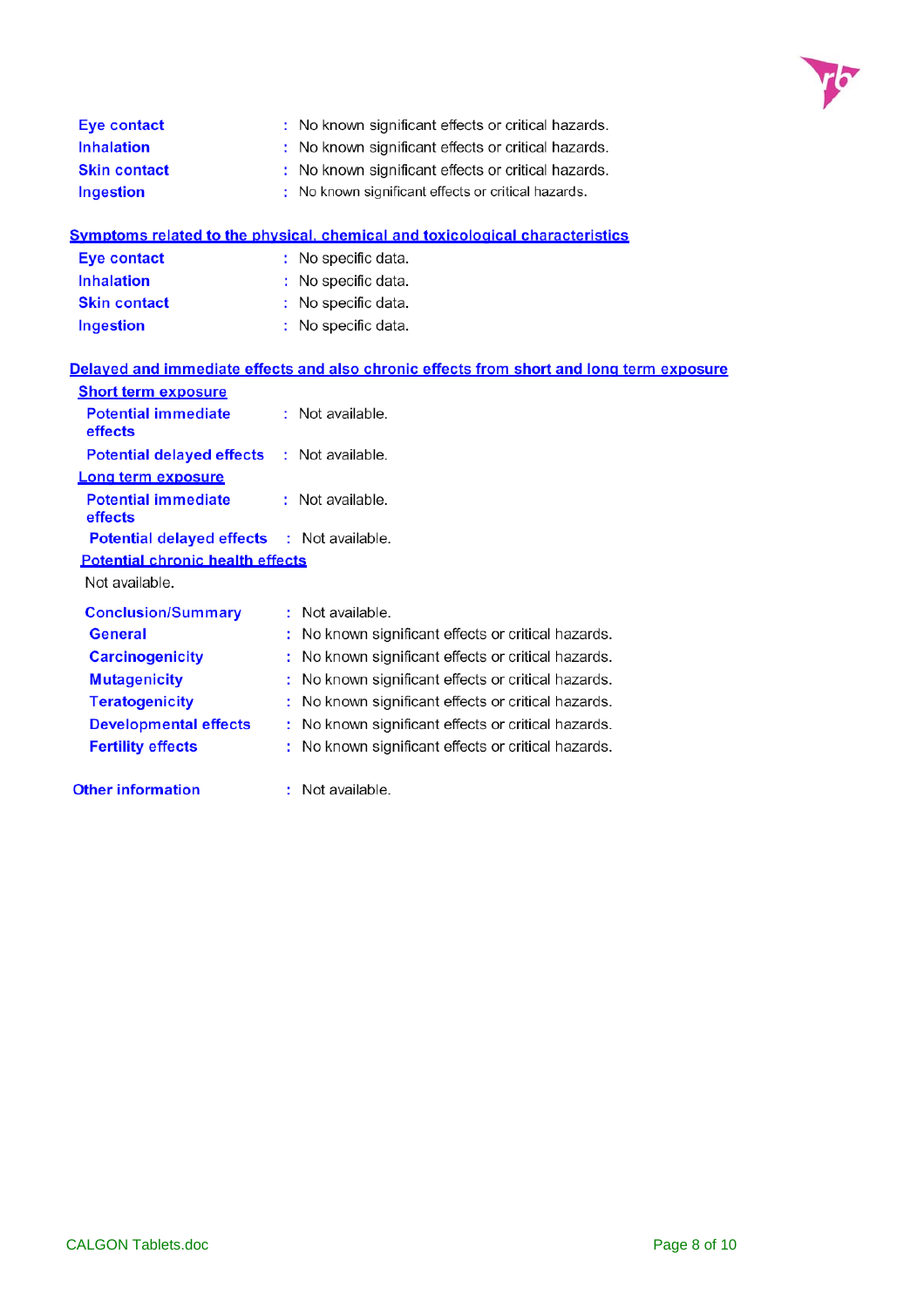#### **12. ECOLOGICAL INFORMATION.**

#### **12.1 Toxicity**

vPvB

No known effect according to our database.

#### 12.2 Persistence and degradability

No known effect according to our database.

#### **12.3 Bioaccumulative potential**

No known effect according to our database.

| 12.4 Mobility in soil                            |                   |
|--------------------------------------------------|-------------------|
| <b>Soil/water partition</b><br>coefficient (Koc) | : Not available.  |
| <b>Mobility</b>                                  | : Not available.  |
| 12.5 Results of PBT and vPvB assessment          |                   |
|                                                  | : Not applicable. |

| Not applicable. |  |
|-----------------|--|

12.6 Other adverse effects : No known significant effects or critical hazards.

#### **13. DISPOSAL CONSIDERATIONS.**

The information in this section contains generic advice and guidance. The list of Identified Uses in Section 1 should be consulted for any available use-specific information provided in the Exposure Scenario(s).

| <b>13.1 Waste treatment methods</b> |                                                                                                                                                                                                                                             |
|-------------------------------------|---------------------------------------------------------------------------------------------------------------------------------------------------------------------------------------------------------------------------------------------|
| <b>Product</b>                      |                                                                                                                                                                                                                                             |
| <b>Methods of disposal</b>          | : Waste must be disposed of in accordance with federal, state and local<br>environmental control regulations. Waste packaging should be recycled.                                                                                           |
| <b>Hazardous waste</b>              | : Within the present knowledge of the supplier, this product is not regarded as<br>hazardous waste, as defined by EU Directive 91/689/EEC.                                                                                                  |
| Packaging                           |                                                                                                                                                                                                                                             |
| <b>Methods of disposal</b>          | : The generation of waste should be avoided or minimized wherever possible. Waste<br>packaging should be recycled. Incineration or landfill should only be considered<br>when recycling is not feasible.                                    |
| <b>Special precautions</b>          | : This material and its container must be disposed of in a safe way. Empty containers<br>or liners may retain some product residues. Avoid dispersal of spilled material and<br>runoff and contact with soil, waterways, drains and sewers. |

#### **14. TRANSPORT INFORMATION.**

This preparation is not classified as dangerous according to international transport regulations (ADR/RID, IMDG or ICAO/IATA).

For long distance transport of bulk material or shrunk pallet take into consideration sections 7 and 10.